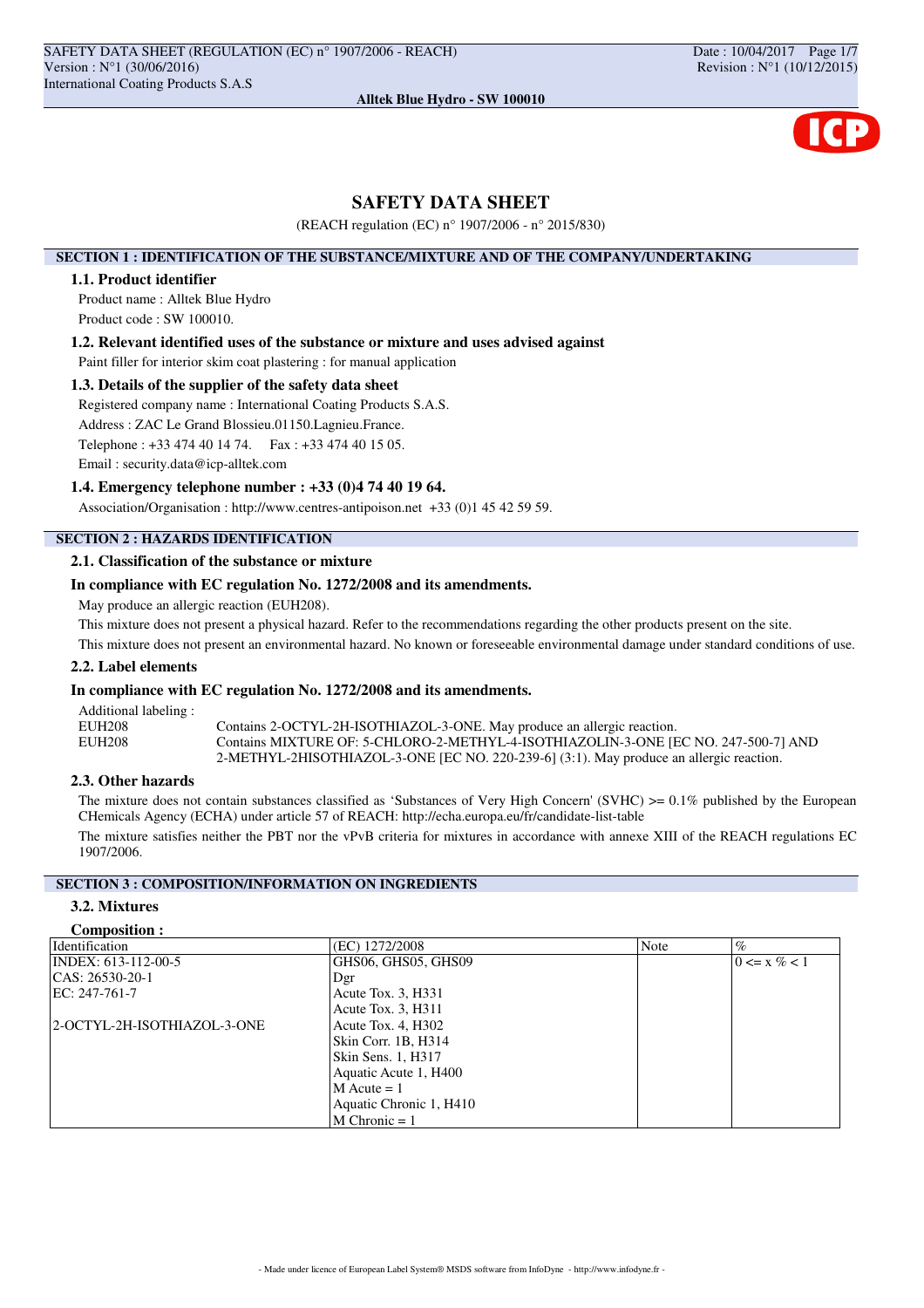| INDEX: 613-167-00-5                                    | GHS06, GHS05, GHS09     | $0 \le x \% < 1$ |
|--------------------------------------------------------|-------------------------|------------------|
| $ CAS: 55965-84-9$                                     | Dgr                     |                  |
|                                                        | Acute Tox. 3, H331      |                  |
| <b>MIXTURE OF:</b>                                     | Acute Tox. 3, H311      |                  |
| 5-CHLORO-2-METHYL-4-ISOTHIAZOLIN-3- Acute Tox. 3. H301 |                         |                  |
| ONE JEC NO. 247-500-71 AND                             | Skin Corr. 1B, H314     |                  |
| 2-METHYL-2HISOTHIAZOL-3-ONE [EC NO. Skin Sens. 1, H317 |                         |                  |
| $[220-239-6]$ (3:1)                                    | Aquatic Acute 1, H400   |                  |
|                                                        | $M$ Acute = 1           |                  |
|                                                        | Aquatic Chronic 1, H410 |                  |
|                                                        | $M$ Chronic = 1         |                  |

## **SECTION 4 : FIRST AID MEASURES**

As a general rule, in case of doubt or if symptoms persist, always call a doctor.

NEVER induce swallowing by an unconscious person.

#### **4.1. Description of first aid measures**

### **In the event of exposure by inhalation :**

In the event of an allergic reaction, seek medical attention.

### **In the event of splashes or contact with eyes :**

Wash thoroughly with fresh, clean water for 15 minutes holding the eyelids open.

### **In the event of splashes or contact with skin :**

In the event of an allergic reaction, seek medical attention.

## **In the event of swallowing :**

In the event of swallowing, if the quantity is small (no more than one mouthful), rinse the mouth with water and consult a doctor. Keep the person exposed at rest. Do not force vomiting.

Seek medical attention, showing the label.

If swallowed accidentally, call a doctor to ascertain whether observation and hospital care will be necessary. Show the label.

### **4.2. Most important symptoms and effects, both acute and delayed**

No data available.

## **4.3. Indication of any immediate medical attention and special treatment needed**

No data available.

### **SECTION 5 : FIREFIGHTING MEASURES**

Non-flammable.

### **5.1. Extinguishing media**

## **Suitable methods of extinction**

In the event of a fire, use :

- water

#### **5.2. Special hazards arising from the substance or mixture**

A fire will often produce a thick black smoke. Exposure to decomposition products may be hazardous to health. Do not breathe in smoke.

#### **5.3. Advice for firefighters**

No data available.

# **SECTION 6 : ACCIDENTAL RELEASE MEASURES**

#### **6.1. Personal precautions, protective equipment and emergency procedures**

Consult the safety measures listed under headings 7 and 8.

#### **For first aid worker**

First aid workers will be equipped with suitable personal protective equipment (See section 8).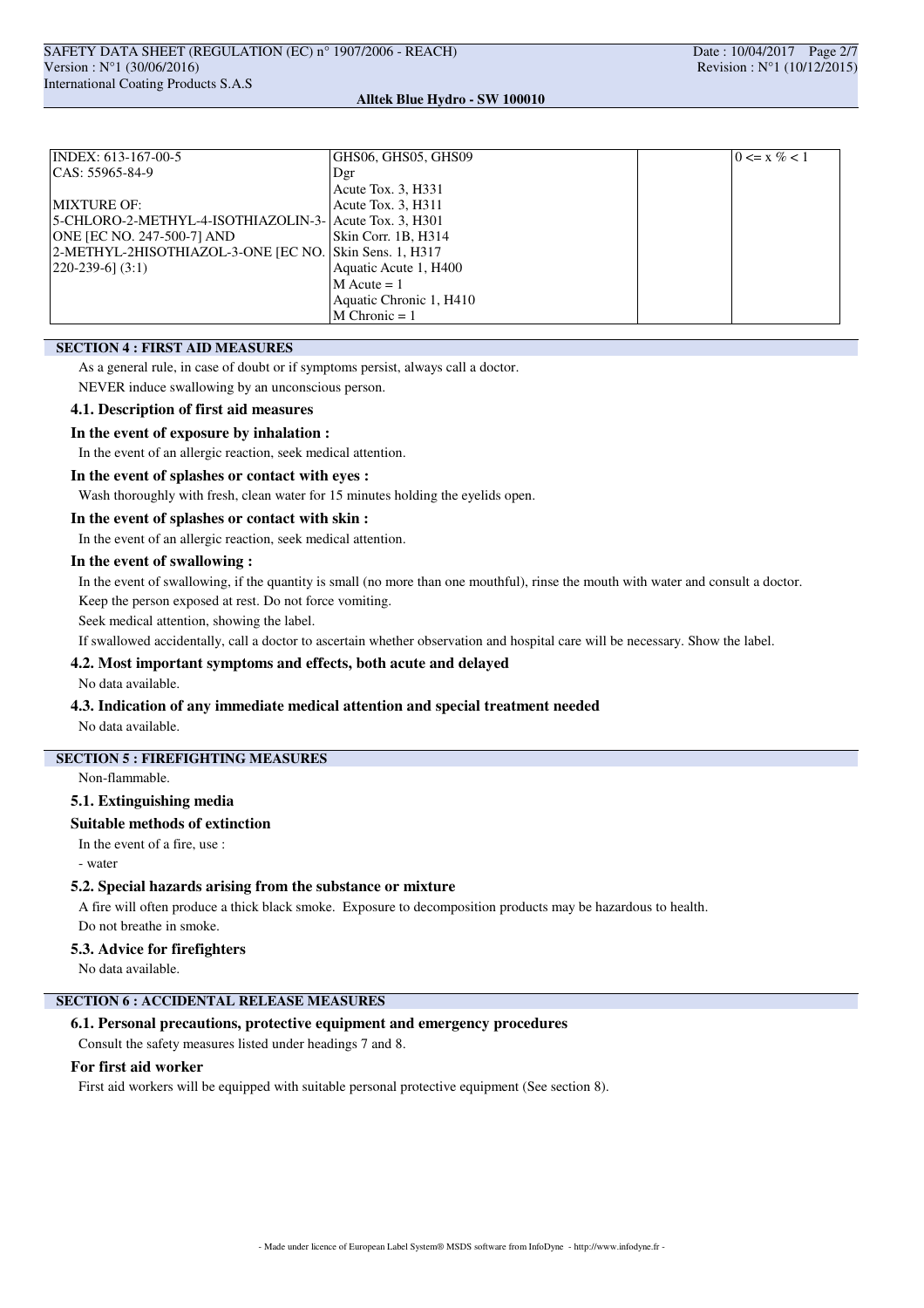## **6.2. Environmental precautions**

Contain and control the leaks or spills with non-combustible absorbent materials such as sand, earth, vermiculite, diatomaceous earth in drums for waste disposal.

Prevent any material from entering drains or waterways.

**6.3. Methods and material for containment and cleaning up**

Clean preferably with a detergent, do not use solvents.

#### **6.4. Reference to other sections**

No data available.

# **SECTION 7 : HANDLING AND STORAGE**

Requirements relating to storage premises apply to all facilities where the mixture is handled.

**7.1. Precautions for safe handling**

Always wash hands after handling.

Remove and wash contaminated clothing before re-using.

Ensure that there is adequate ventilation, especially in confined areas.

#### **Fire prevention :**

Handle in well-ventilated areas.

Prevent access by unauthorised personnel.

### **Recommended equipment and procedures :**

For personal protection, see section 8.

Observe precautions stated on label and also industrial safety regulations.

Packages which have been opened must be reclosed carefully and stored in an upright position.

### **Prohibited equipment and procedures :**

No smoking, eating or drinking in areas where the mixture is used.

#### **7.2. Conditions for safe storage, including any incompatibilities**

No data available.

### **Storage**

Keep out of reach of children.

Keep the container tightly closed in a dry, well-ventilated place.

The floor must be impermeable and form a collecting basin so that, in the event of an accidental spillage, the liquid cannot spread beyond this area.

## **Packaging**

Always keep in packaging made of an identical material to the original.

Recommended types of packaging :

- Buckets

Suitable packaging materials :

- Plastic

Unsuitable packaging materials :

- Metal

#### **7.3. Specific end use(s)**

No data available.

#### **SECTION 8 : EXPOSURE CONTROLS/PERSONAL PROTECTION**

**8.1. Control parameters**

No data available.

#### **8.2. Exposure controls**

**Personal protection measures, such as personal protective equipment**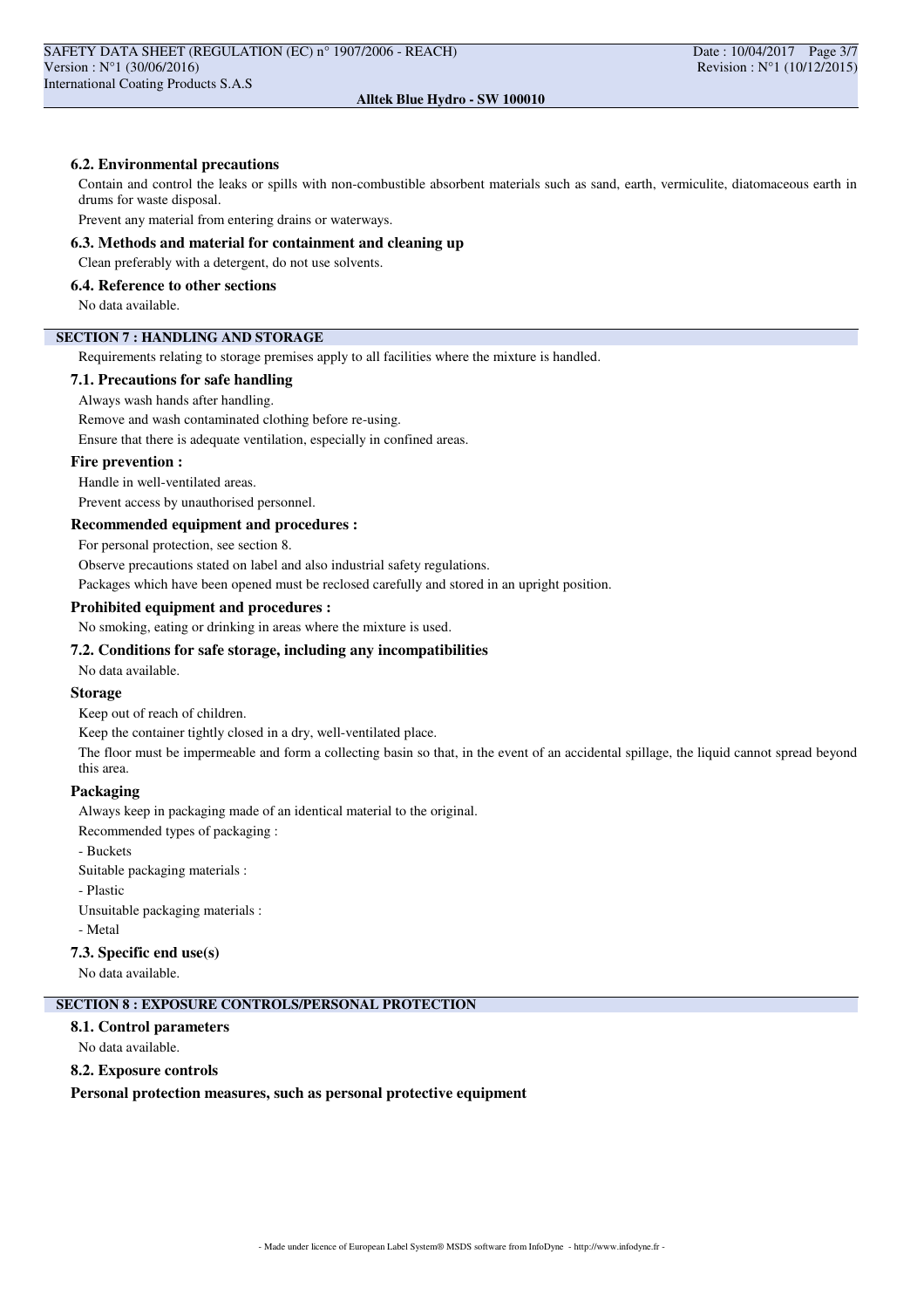Pictogram(s) indicating the obligation of wearing personal protective equipment (PPE) :



Use personal protective equipment that is clean and has been properly maintained.

Store personal protective equipment in a clean place, away from the work area.

Never eat, drink or smoke during use. Remove and wash contaminated clothing before re-using. Ensure that there is adequate ventilation, especially in confined areas.

### **- Eye / face protection**

Avoid contact with eyes.

Use eye protectors designed to protect against liquid splashes Before handling, wear safety goggles in accordance with standard EN166.

#### **- Hand protection**

Wear suitable protective gloves in the event of prolonged or repeated skin contact.

Use suitable protective gloves that are resistant to chemical agents in accordance with standard EN374.

Gloves must be selected according to the application and duration of use at the workstation.

Protective gloves need to be selected according to their suitability for the workstation in question : other chemical products that may be handled, necessary physical protections (cutting, pricking, heat protection), level of dexterity required.

### **- Body protection**

Work clothing worn by personnel shall be laundered regularly.

After contact with the product, all parts of the body that have been soiled must be washed.

## **SECTION 9 : PHYSICAL AND CHEMICAL PROPERTIES**

## **9.1. Information on basic physical and chemical properties**

| <b>General information:</b>                            |                     |  |
|--------------------------------------------------------|---------------------|--|
| Physical state:                                        | Paste.              |  |
| Color:                                                 | blue-grey           |  |
| Odour:                                                 | "Styrene Acrylique" |  |
| Important health, safety and environmental information |                     |  |
| $pH$ :                                                 | $8.00 +/-1$ .       |  |
|                                                        | Slightly basic.     |  |
| Not relevant.<br>Boiling point/boiling range:          |                     |  |
| Flash point interval :                                 | Not relevant.       |  |
| Vapour pressure $(50^{\circ}C)$ :                      | Not relevant.       |  |
| Density:                                               | $1,2 +1$ - 0,1      |  |
| Water solubility:                                      | Dilutable.          |  |
| Melting point/melting range :                          | Not relevant.       |  |
| Self-ignition temperature :                            | Not relevant.       |  |
| Decomposition point/decomposition range :              | Not relevant.       |  |
| 9.2. Other information                                 |                     |  |
| VOC(g/l):                                              | <2                  |  |

## **SECTION 10 : STABILITY AND REACTIVITY**

#### **10.1. Reactivity**

No data available.

### **10.2. Chemical stability**

This mixture is stable under the recommended handling and storage conditions in section 7.

#### **10.3. Possibility of hazardous reactions**

When exposed to high temperatures, the mixture can release hazardous decomposition products, such as carbon monoxide and dioxide, fumes and nitrogen oxide.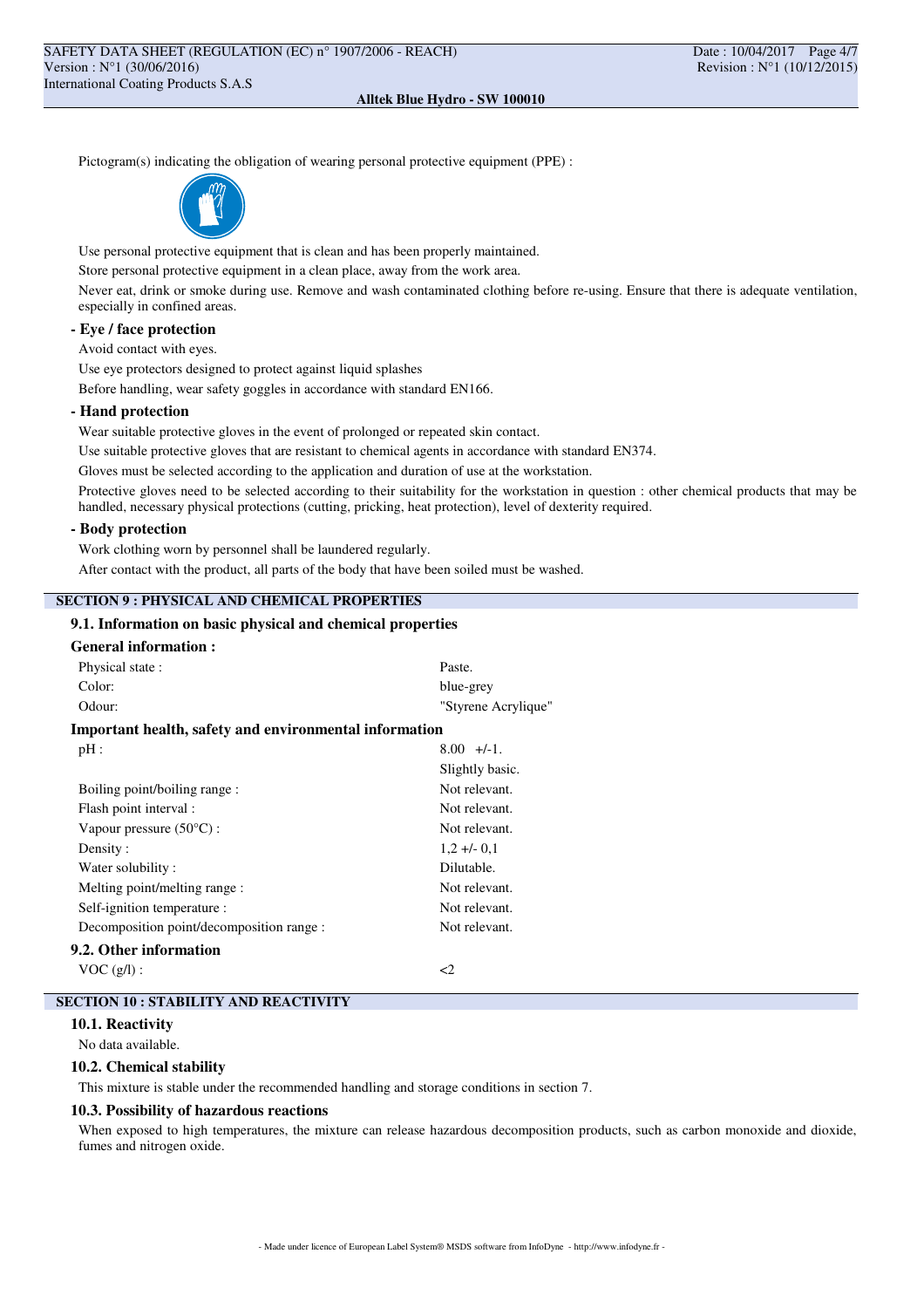## **10.4. Conditions to avoid**

Avoid :

- frost

### **10.5. Incompatible materials**

No data available.

#### **10.6. Hazardous decomposition products**

No data available.

### **SECTION 11 : TOXICOLOGICAL INFORMATION**

### **11.1. Information on toxicological effects**

Splashes in the eyes may cause irritation and reversible damage

#### **11.1.1. Substances**

No toxicological data available for the substances.

#### **11.1.2. Mixture**

#### **Respiratory or skin sensitisation :**

Contains at least one sensitising substance. May cause an allergic reaction.

## **SECTION 12 : ECOLOGICAL INFORMATION**

### **12.1. Toxicity**

### **12.1.2. Mixtures**

No aquatic toxicity data available for the mixture.

#### **12.2. Persistence and degradability**

No data available.

# **12.3. Bioaccumulative potential**

No data available.

## **12.4. Mobility in soil**

No data available.

# **12.5. Results of PBT and vPvB assessment**

No data available.

# **12.6. Other adverse effects**

No data available.

# **SECTION 13 : DISPOSAL CONSIDERATIONS**

Proper waste management of the mixture and/or its container must be determined in accordance with Directive 2008/98/EC.

### **13.1. Waste treatment methods**

Do not pour into drains or waterways.

### **Waste :**

Waste management is carried out without endangering human health, without harming the environment and, in particular without risk to water, air, soil, plants or animals.

Recycle or dispose of waste in compliance with current legislation, preferably via a certified collector or company.

Do not contaminate the ground or water with waste, do not dispose of waste into the environment.

## **Soiled packaging :**

Empty container completely. Keep label(s) on container.

Give to a certified disposal contractor.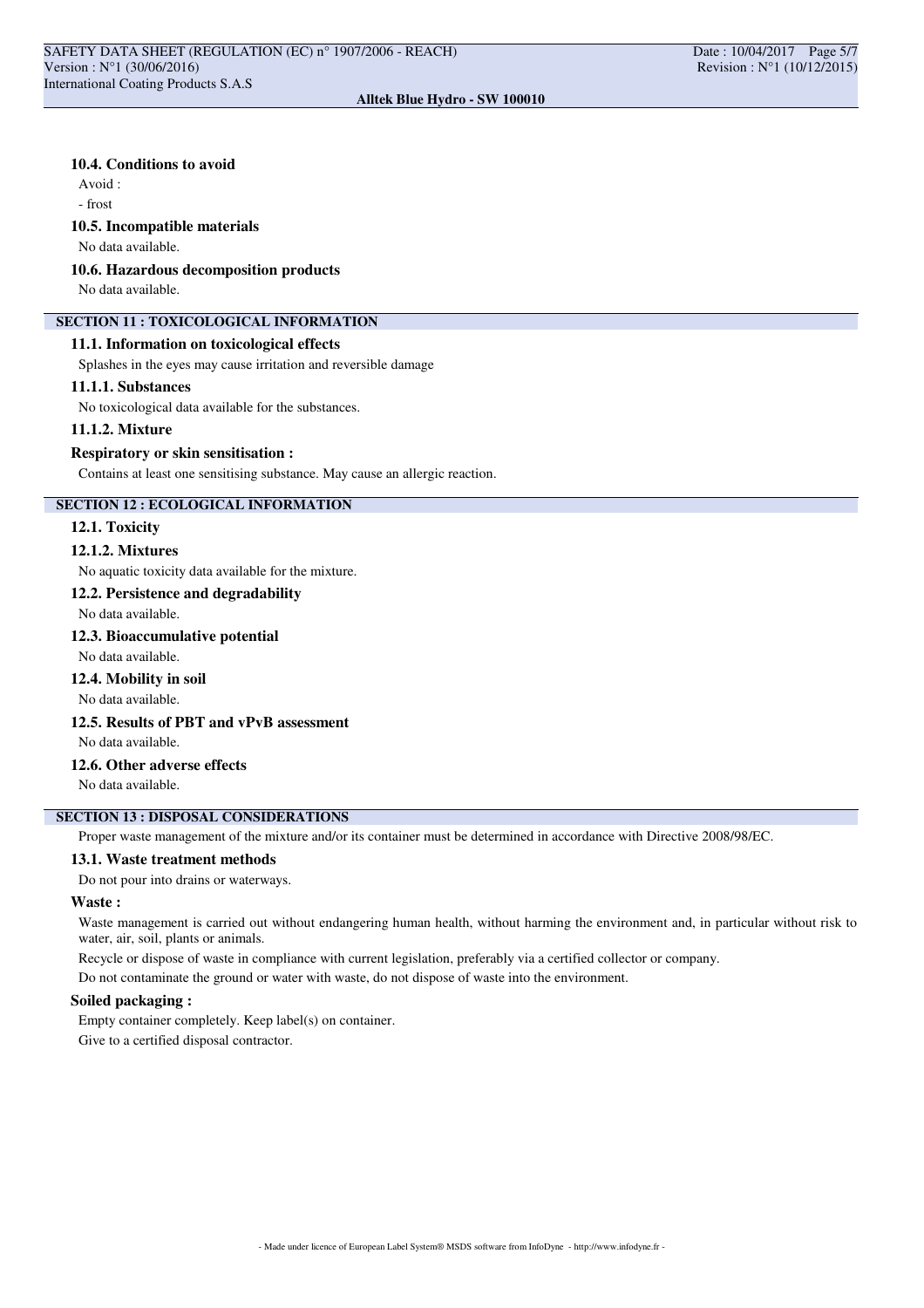#### **SECTION 14 : TRANSPORT INFORMATION**

Exempt from transport classification and labelling.

**14.1. UN number**

-

-

-

-

-

-

**14.2. UN proper shipping name**

**14.3. Transport hazard class(es)**

- **14.4. Packing group**
- **14.5. Environmental hazards**

**14.6. Special precautions for user**

### **SECTION 15 : REGULATORY INFORMATION**

# **15.1. Safety, health and environmental regulations/legislation specific for the substance or mixture**

### **- Classification and labelling information included in section 2:**

The following regulations have been used:

- EU Regulation No. 1272/2008 amended by EU Regulation No. 487/2013.
- EU Regulation No. 1272/2008 amended by EU Regulation No. 758/2013.
- EU Regulation No. 1272/2008 amended by EU Regulation No. 944/2013.
- EU Regulation No. 1272/2008 amended by EU Regulation No. 605/2014.
- EU Regulation No. 1272/2008 amended by EU Regulation No. 1297/2014.

# **- Container information:**

No data available.

**- Particular provisions :**

No data available.

**15.2. Chemical safety assessment**

No data available.

# **SECTION 16 : OTHER INFORMATION**

Since the user's working conditions are not known by us, the information supplied on this safety data sheet is based on our current level of knowledge and on national and community regulations.

The mixture must not be used for other uses than those specified in section 1 without having first obtained written handling instructions. It is at all times the responsibility of the user to take all necessary measures to comply with legal requirements and local regulations.

The information in this safety data sheet must be regarded as a description of the safety requirements relating to the mixture and not as a guarantee of the properties thereof.

#### **Wording of the phrases mentioned in section 3 :**

| H <sub>301</sub> | Toxic if swallowed.                                   |
|------------------|-------------------------------------------------------|
| H <sub>302</sub> | Harmful if swallowed.                                 |
| H311             | Toxic in contact with skin.                           |
| H314             | Causes severe skin burns and eye damage.              |
| H317             | May cause an allergic skin reaction.                  |
| H331             | Toxic if inhaled.                                     |
| H400             | Very toxic to aquatic life.                           |
| H410             | Very toxic to aquatic life with long lasting effects. |
|                  |                                                       |